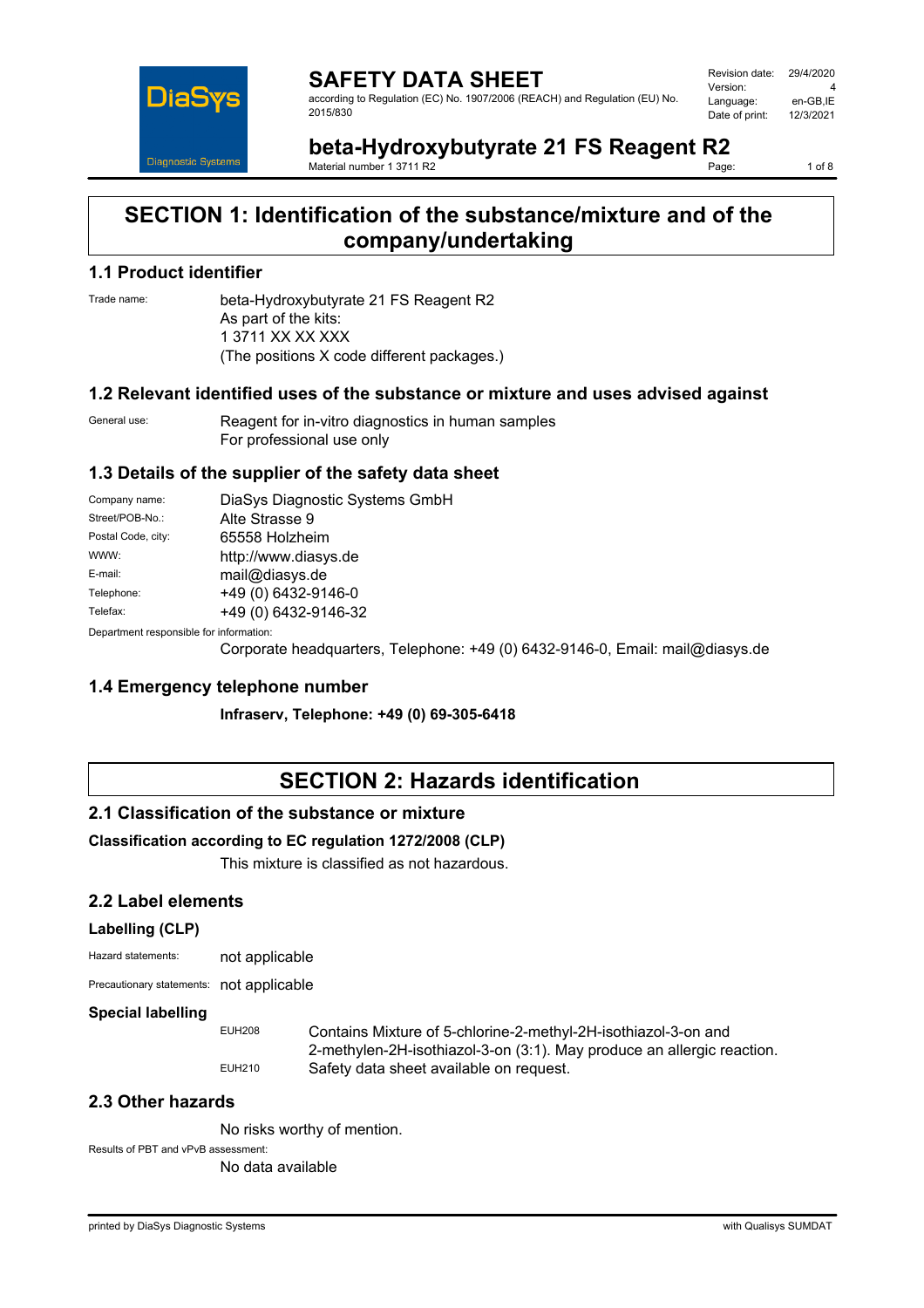

**SAFETY DATA SHEET** according to Regulation (EC) No. 1907/2006 (REACH) and Regulation (EU) No. 2015/830

| Revision date: | 29/4/2020 |
|----------------|-----------|
| Version:       | Δ         |
| Language:      | en-GB.IE  |
| Date of print: | 12/3/2021 |
|                |           |

**beta-Hydroxybutyrate 21 FS Reagent R2**<br>Material number 1.3711.R2

Material number 1 3711 R2

2 of 8

# **SECTION 3: Composition / information on ingredients**

#### 3.1 Substances: not applicable

### **3.2 Mixtures**

#### Chemical characterisation: Aqueous solution

Hazardous ingredients:

| Ingredient                    | Designation                                                                                                 | Content      | Classification                                                                                                                                                                                                                       |
|-------------------------------|-------------------------------------------------------------------------------------------------------------|--------------|--------------------------------------------------------------------------------------------------------------------------------------------------------------------------------------------------------------------------------------|
| list no. 611-341-5 Mixture of | CAS 55965-84-9 5-chlorine-2-methyl-<br>2H-isothiazol-3-on<br>and<br>2-methylen-2H-<br>isothiazol-3-on (3:1) | $< 0.0015\%$ | Acute Tox. 3; H301. Acute Tox. 2; H310.<br>Acute Tox. 2; H330. Skin Corr. 1C; H314.<br>Eye Dam. 1; H318. Skin Sens. 1A; H317.<br>Aquatic Acute 1; $H400$ (M-factor = 100).<br>Aquatic Chronic 1; H410 (M-factor = 100).<br>(EUH071). |

Full text of H- and EUH-statements: see section 16.

# **SECTION 4: First aid measures**

#### **4.1 Description of first aid measures**

| In case of inhalation:                                          | Move victim to fresh air. In case of respiratory difficulties seek medical attention.                                                                                                                                                                 |
|-----------------------------------------------------------------|-------------------------------------------------------------------------------------------------------------------------------------------------------------------------------------------------------------------------------------------------------|
| Following skin contact:                                         | Take off contaminated clothing and wash it before reuse. After contact with skin, wash<br>immediately with soap and plenty of water. In case of skin reactions, consult a physician.                                                                  |
| After eye contact:                                              | Immediately flush eyes with plenty of flowing water for 10 to 15 minutes holding eyelids<br>apart. Remove contact lenses, if present and easy to do. Continue rinsing. In case of<br>troubles or persistent symptoms, consult an opthalmologist.      |
| After swallowing:                                               | Rinse mouth thoroughly with water. Do not induce vomiting without medical advice.<br>Have victim drink large quantities of water, with active charcoal if possible. Never give<br>anything by mouth to an unconscious person. Seek medical attention. |
| 4.2 Most important symptoms and effects, both acute and delayed |                                                                                                                                                                                                                                                       |

May cause allergic reactions in already sensitized persons.

#### **4.3 Indication of any immediate medical attention and special treatment needed**

Treat symptomatically.

# **SECTION 5: Firefighting measures**

#### **5.1 Extinguishing media**

Suitable extinguishing media:

Product is non-combustible. Extinguishing materials should therefore be selected according to surroundings.

#### **5.2 Special hazards arising from the substance or mixture**

In the event of a fire, the following may be produced when the water evaporates: Nitrogen oxides (NOx), carbon monoxide and carbon dioxide.

### **5.3 Advice for firefighters**

Special protective equipment for firefighters:

Wear self-contained breathing apparatus.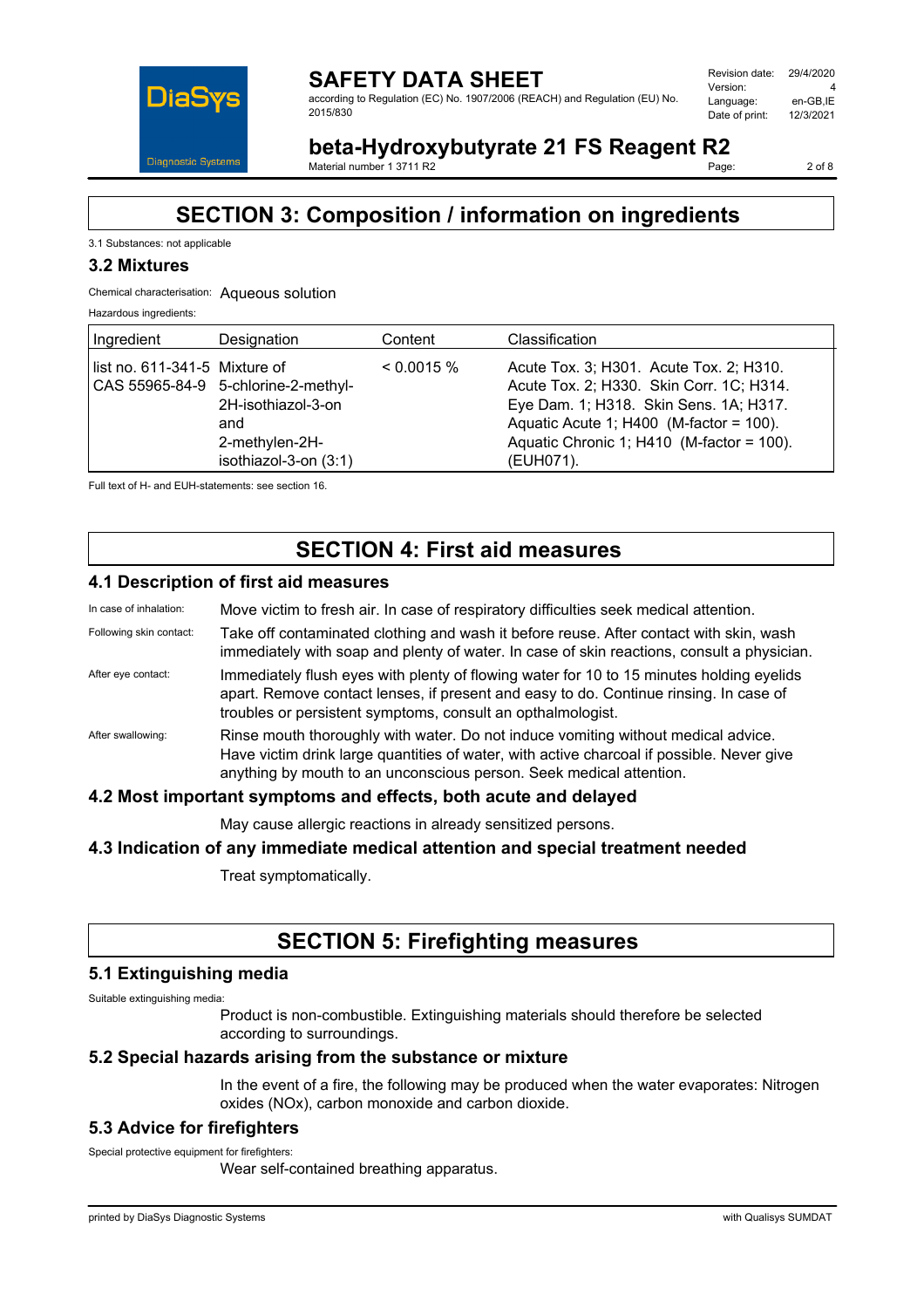

according to Regulation (EC) No. 1907/2006 (REACH) and Regulation (EU) No. 2015/830

| Revision date: | 29/4/2020 |
|----------------|-----------|
| Version:       | Δ         |
| Language:      | en-GB.IE  |
| Date of print: | 12/3/2021 |
|                |           |

# **beta-Hydroxybutyrate 21 FS Reagent R2**<br>Material number 1.3711.R2

Material number 1 3711 R2

3 of 8

Additional information: Hazchem-Code: -

Do not allow fire water to penetrate into surface or ground water.

# **SECTION 6: Accidental release measures**

## **6.1 Personal precautions, protective equipment and emergency procedures**

Avoid contact with skin and eyes. Wear appropriate protective equipment. Provide adequate ventilation. Keep unprotected people away. Take off contaminated clothing and wash it before reuse.

### **6.2 Environmental precautions**

Do not allow to penetrate into soil, waterbodies or drains.

### **6.3 Methods and material for containment and cleaning up**

Soak up with absorbent materials such as sand, siliceus earth, acid- or universal binder. Store in special closed containers and dispose of according to ordinance. Final cleaning.

### **6.4 Reference to other sections**

Refer additionally to section 8 and 13.

# **SECTION 7: Handling and storage**

#### **7.1 Precautions for safe handling**

Advices on safe handling: Provide adequate ventilation, and local exhaust as needed. Avoid contact with skin, eyes, and clothing. Wash hands before breaks and after work. Do not eat, drink or smoke when using this product. Take off contaminated clothing and wash it before reuse. Have eye wash bottle or eye rinse ready at work place.

#### **7.2 Conditions for safe storage, including any incompatibilities**

Requirements for storerooms and containers:

Keep containers tightly closed and at a temperature between 2 °C and 8 °C. Protect from light. Keep sterile.

### **7.3 Specific end use(s)**

No information available.

# **SECTION 8: Exposure controls/personal protection**

#### **8.1 Control parameters**

Additional information: Contains no substances with occupational exposure limit values.

#### **8.2 Exposure controls**

Provide good ventilation and/or an exhaust system in the work area.

### **Personal protection equipment**

#### **Occupational exposure controls**

Respiratory protection: When aerosols and vapours form: Use combination filter type A/P according to EN 14387.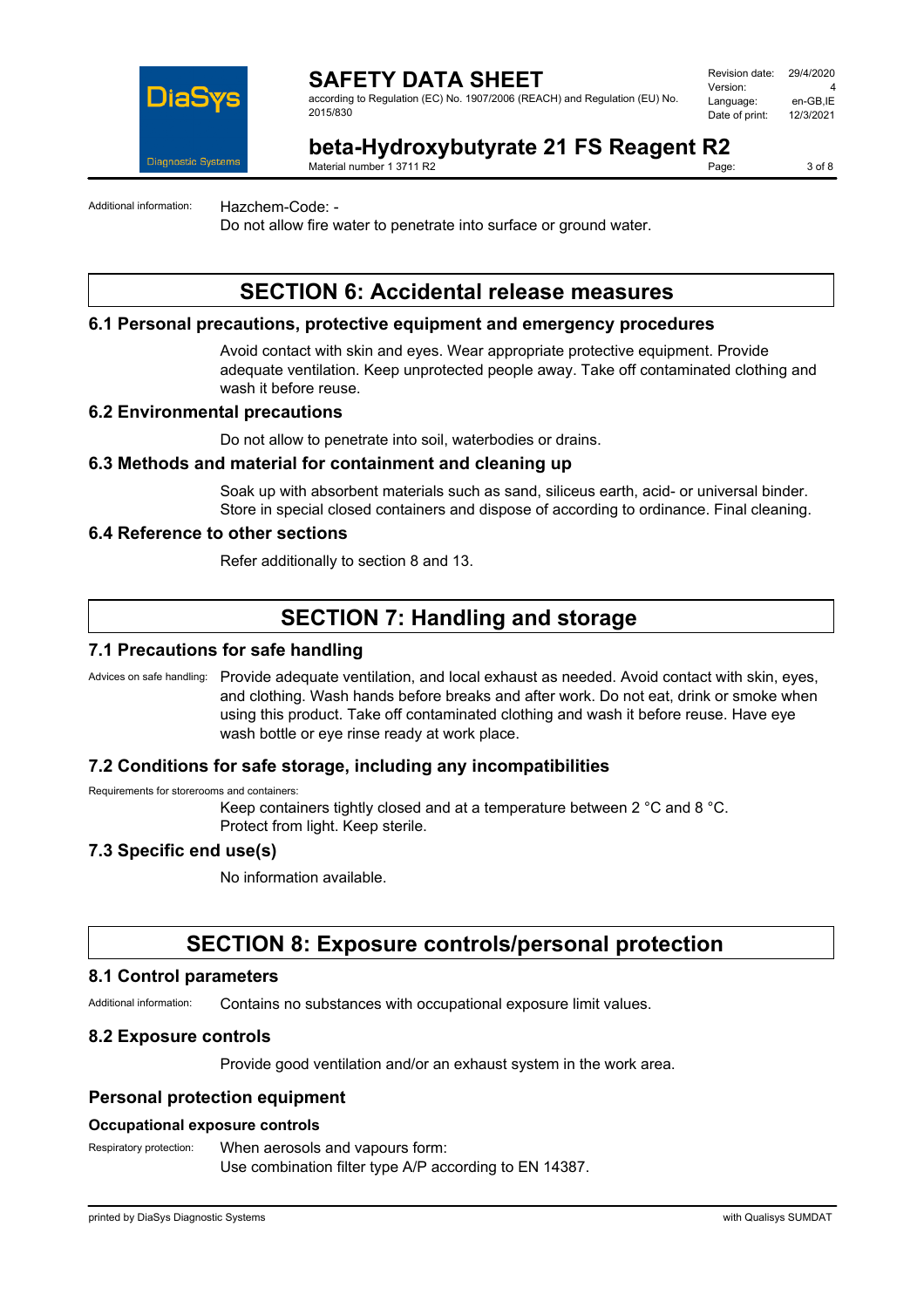

according to Regulation (EC) No. 1907/2006 (REACH) and Regulation (EU) No. 2015/830

| Revision date: | 29/4/2020 |
|----------------|-----------|
| Version:       | Δ         |
| Language:      | en-GB,IE  |
| Date of print: | 12/3/2021 |
|                |           |

**beta-Hydroxybutyrate 21 FS Reagent R2**<br>Material number 1 3711 R2 Material number 1 3711 R2

4 of 8

| Hand protection:                         | Protective gloves according to EN 374.<br>Glove material: Nitrile rubber - Breakthrough time: >480 min.<br>Observe glove manufacturer's instructions concerning penetrability and breakthrough time.                                                 |
|------------------------------------------|------------------------------------------------------------------------------------------------------------------------------------------------------------------------------------------------------------------------------------------------------|
| Eye protection:                          | Tightly sealed goggles according to EN 166.                                                                                                                                                                                                          |
| Body protection:                         | Wear suitable protective clothing.                                                                                                                                                                                                                   |
| General protection and hygiene measures: | Avoid contact with skin and eyes. Take off contaminated clothing and wash it before<br>reuse. Have eye wash bottle or eye rinse ready at work place. Do not eat, drink or smoke<br>when using this product. Wash hands before breaks and after work. |

#### **Environmental exposure controls**

Do not allow to penetrate into soil, waterbodies or drains.

# **SECTION 9: Physical and chemical properties**

### **9.1 Information on basic physical and chemical properties**

| Appearance:                              | Physical state at 20 °C and 101.3 kPa: liquid<br>Colour: colourless |
|------------------------------------------|---------------------------------------------------------------------|
| Odour:                                   | no characteristic odour                                             |
| Odour threshold:                         | No data available                                                   |
| pH:                                      | at $25 °C: 4.30$                                                    |
| Melting point/freezing point:            | No data available                                                   |
| Initial boiling point and boiling range: | No data available                                                   |
| Flash point/flash point range:           | No data available                                                   |
| Evaporation rate:                        | No data available                                                   |
| Flammability:                            | No data available                                                   |
| Explosion limits:                        | No data available                                                   |
| Vapour pressure:                         | No data available                                                   |
| Vapour density:                          | No data available                                                   |
| Density:                                 | 1.0123 mg/L                                                         |
| Water solubility:                        | complete                                                            |
| Partition coefficient: n-octanol/water:  | No data available                                                   |
| Auto-ignition temperature:               | No data available                                                   |
| Decomposition temperature:               | No data available                                                   |
| Viscosity, kinematic:                    | No data available                                                   |
| Explosive properties:                    | No data available                                                   |
| Oxidizing characteristics:               | No data available                                                   |
|                                          |                                                                     |

#### **9.2 Other information**

Additional information: No data available

# **SECTION 10: Stability and reactivity**

### **10.1 Reactivity**

refer to 10.3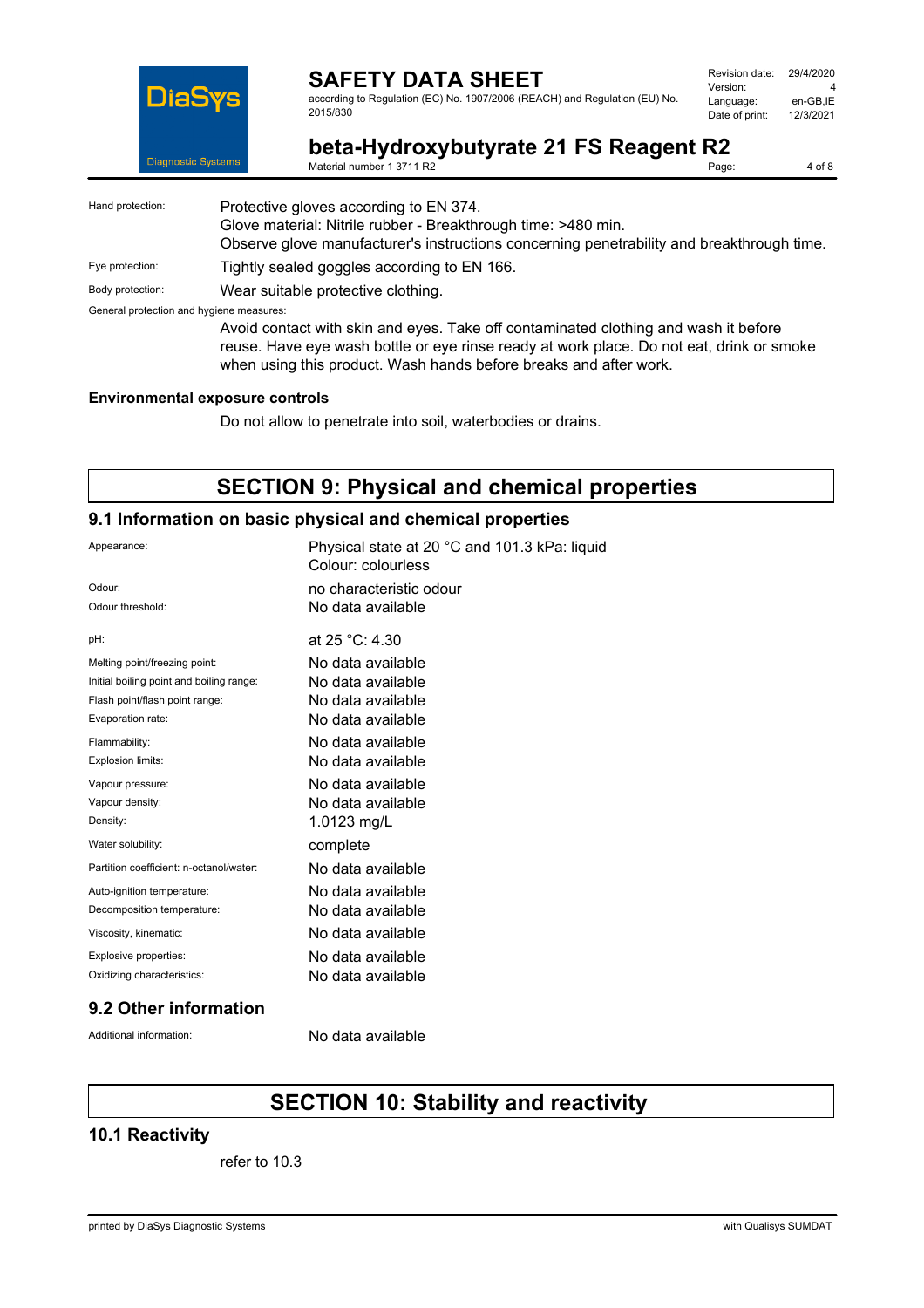

according to Regulation (EC) No. 1907/2006 (REACH) and Regulation (EU) No. 2015/830

| Revision date: | 29/4/2020 |
|----------------|-----------|
| Version:       | Δ         |
| Language:      | en-GB,IE  |
| Date of print: | 12/3/2021 |
|                |           |

# **beta-Hydroxybutyrate 21 FS Reagent R2**

Material number 1 3711 R2

5 of 8

## **10.2 Chemical stability**

Stable under recommended storage conditions.

## **10.3 Possibility of hazardous reactions**

No hazardous reactions known.

## **10.4 Conditions to avoid**

Protect against heat /sun rays.

## **10.5 Incompatible materials**

No data available

## **10.6 Hazardous decomposition products**

No decomposition when used properly.

Thermal decomposition: No data available

# **SECTION 11: Toxicological information**

## **11.1 Information on toxicological effects**

Toxicological effects: The statements are derived from the properties of the single components. No toxicological data is available for the product as such. Acute toxicity (oral): Lack of data. Acute toxicity (dermal): Lack of data.

Acute toxicity (inhalative): Lack of data.

Skin corrosion/irritation: Lack of data.

Serious eye damage/irritation: Lack of data.

Sensitisation to the respiratory tract: Lack of data.

Skin sensitisation: Based on available data, the classification criteria are not met.

Contains Mixture of 5-chlorine-2-methyl-2H-isothiazol-3-on and

2-methylen-2H-isothiazol-3-on (3:1). May produce an allergic reaction.

Germ cell mutagenicity/Genotoxicity: Lack of data.

Carcinogenicity: Lack of data.

Reproductive toxicity: Lack of data.

Effects on or via lactation: Lack of data.

Specific target organ toxicity (single exposure): Lack of data.

Specific target organ toxicity (repeated exposure): Lack of data.

Aspiration hazard: Lack of data.

# **SECTION 12: Ecological information**

### **12.1 Toxicity**

Further details: No data available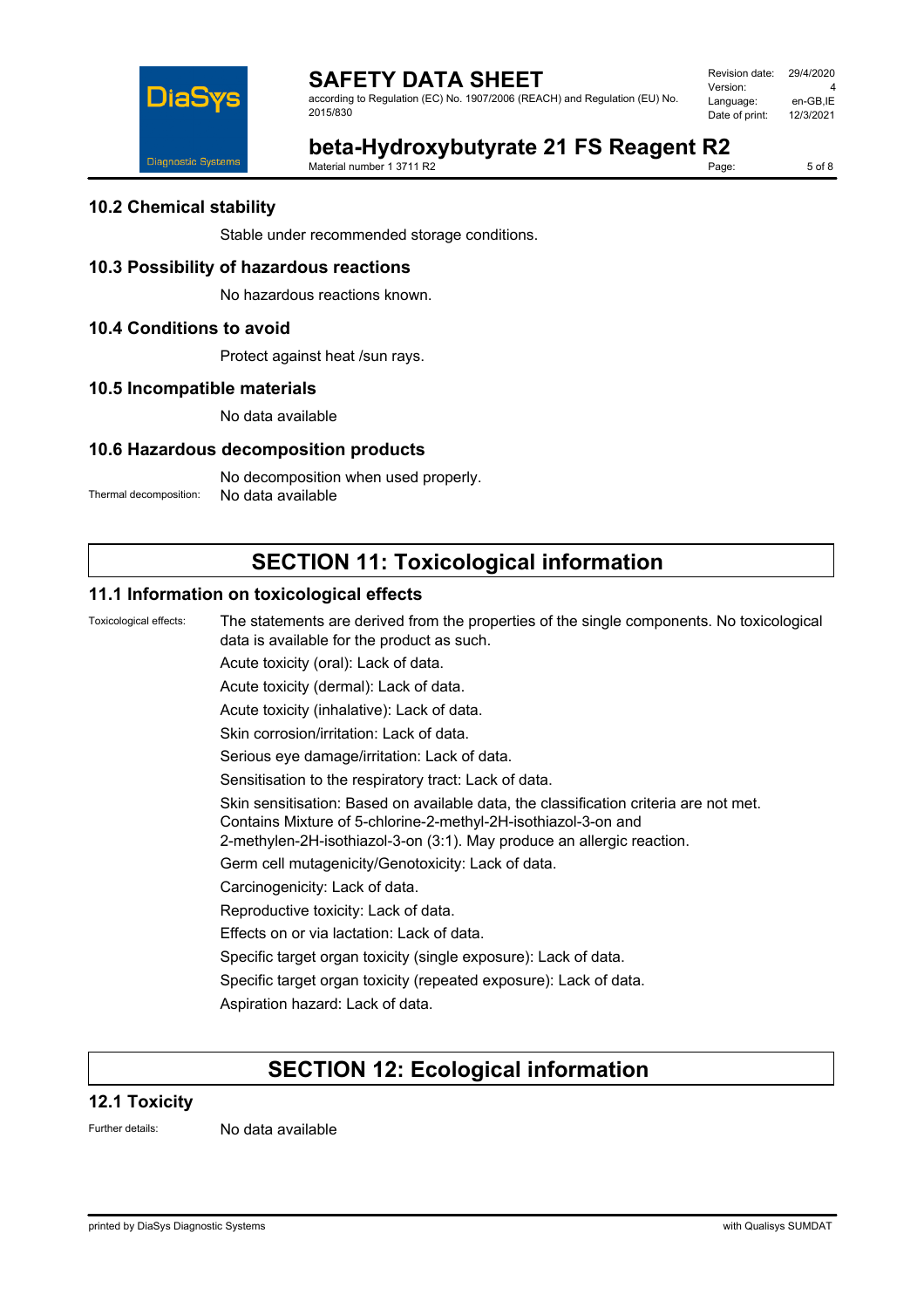

according to Regulation (EC) No. 1907/2006 (REACH) and Regulation (EU) No. 2015/830

| Revision date: | 29/4/2020 |
|----------------|-----------|
| Version:       | Δ         |
| Language:      | en-GB,IE  |
| Date of print: | 12/3/2021 |
|                |           |

# **beta-Hydroxybutyrate 21 FS Reagent R2**<br>Material number 1 3711 R2

Material number 1 3711 R2

6 of 8

# **12.2 Persistence and degradability**

Further details: No data available

## **12.3 Bioaccumulative potential**

Partition coefficient: n-octanol/water:

No data available

# **12.4 Mobility in soil**

No data available

# **12.5 Results of PBT and vPvB assessment**

No data available

## **12.6 Other adverse effects**

General information: Do not allow to enter into ground-water, surface water or drains.

# **SECTION 13: Disposal considerations**

# **13.1 Waste treatment methods**

#### **Product**

| Waste key number: | 16 05 $06*$ = Laboratory chemicals, consisting of or containing hazardous substances,<br>including mixtures of laboratory chemicals.<br>* = Evidence for disposal must be provided. |  |
|-------------------|-------------------------------------------------------------------------------------------------------------------------------------------------------------------------------------|--|
| Recommendation:   | Special waste. Dispose of waste according to applicable legislation.                                                                                                                |  |
| Package           |                                                                                                                                                                                     |  |
| Waste key number: | 15 01 02 = Plastic packaging                                                                                                                                                        |  |
| Recommendation:   | Dispose of waste according to applicable legislation.<br>Non-contaminated packages may be recycled.                                                                                 |  |

# **SECTION 14: Transport information**

### **14.1 UN number**

ADR/RID, IMDG, IATA-DGR:

not applicable

### **14.2 UN proper shipping name**

ADR/RID, IMDG, IATA-DGR:

Not restricted

### **14.3 Transport hazard class(es)**

ADR/RID, IMDG, IATA-DGR:

not applicable

### **14.4 Packing group**

ADR/RID, IMDG, IATA-DGR:

not applicable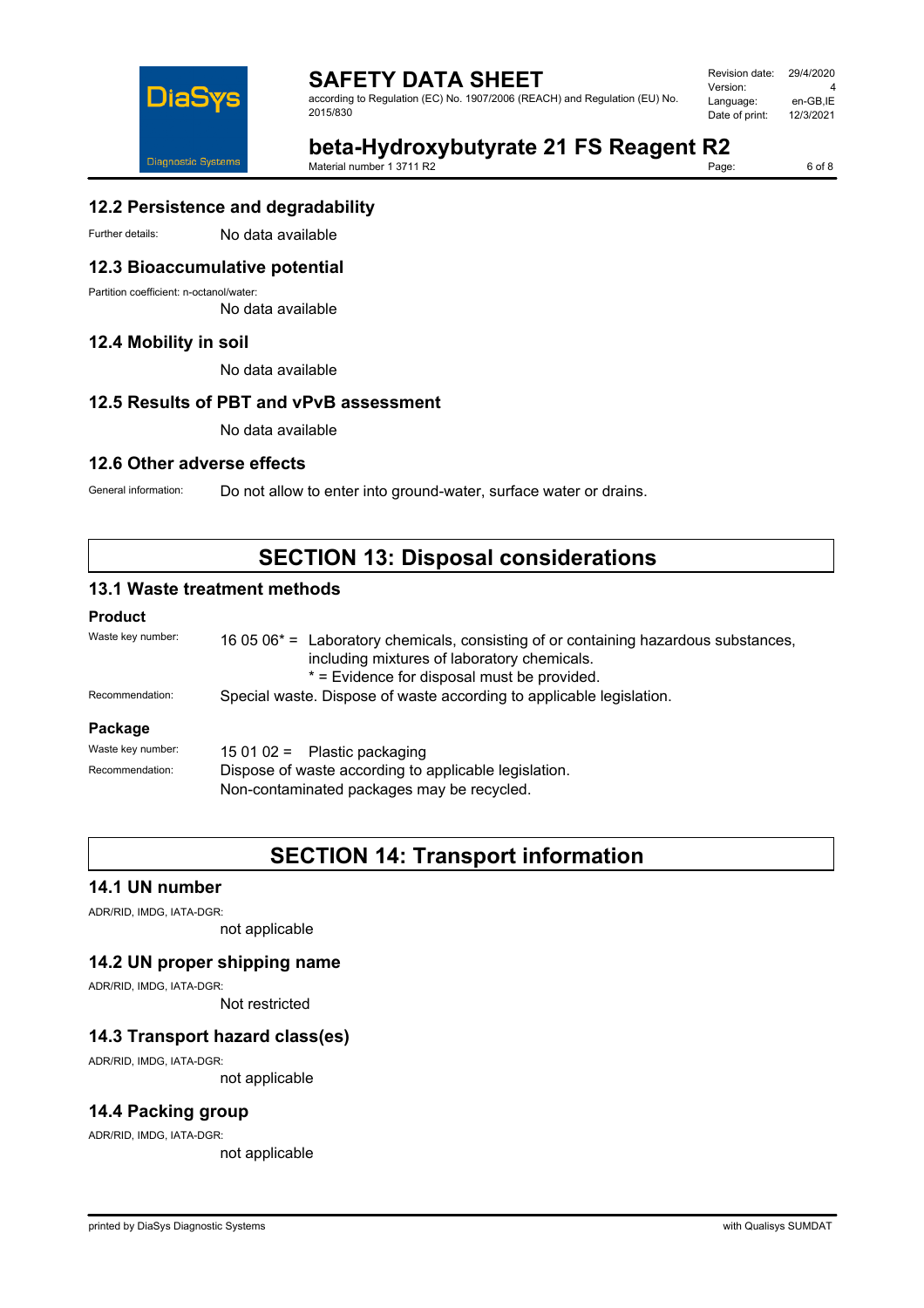

according to Regulation (EC) No. 1907/2006 (REACH) and Regulation (EU) No. 2015/830

| Revision date: | 29/4/2020 |
|----------------|-----------|
| Version:       | 4         |
| Language:      | en-GB.IE  |
| Date of print: | 12/3/2021 |
|                |           |



**beta-Hydroxybutyrate 21 FS Reagent R2**

Material number 1 3711 R2

7 of 8

### **14.5 Environmental hazards**

Marine pollutant: no

### **14.6 Special precautions for user**

No dangerous good in sense of these transport regulations.

### **14.7 Transport in bulk according to Annex II of Marpol and the IBC Code**

No data available

# **SECTION 15: Regulatory information**

### **15.1 Safety, health and environmental regulations/legislation specific for the substance or mixture**

#### **National regulations - Great Britain**

Hazchem-Code:

No data available

### **15.2 Chemical Safety Assessment**

For this mixture a chemical safety assessment is not required.

# **SECTION 16: Other information**

#### **Further information**

Wording of the H-phrases under paragraph 2 and 3:

#### H301 = Toxic if swallowed.

- H310 = Fatal in contact with skin.
- H314 = Causes severe skin burns and eye damage.
- H317 = May cause an allergic skin reaction.
- H318 = Causes serious eye damage.
- H330 = Fatal if inhaled.
- H400 = Very toxic to aquatic life.
- H410 = Very toxic to aquatic life with long lasting effects.
- EUH071 = Corrosive to the respiratory tract.
- EUH208 = Contains Mixture of 5-chlorine-2-methyl-2H-isothiazol-3-on and
- 2-methylen-2H-isothiazol-3-on (3:1). May produce an allergic reaction.
- EUH210 = Safety data sheet available on request.